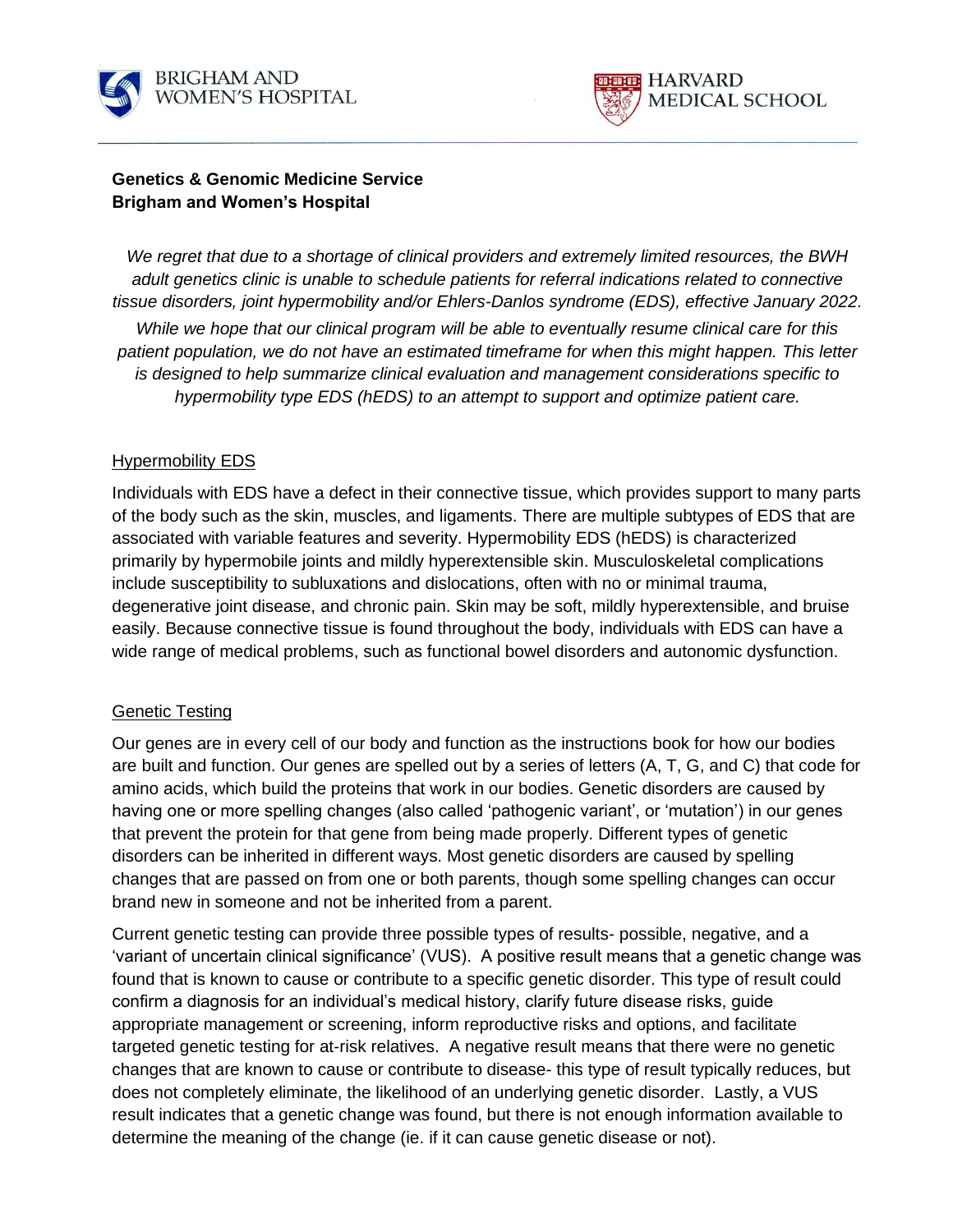



Genetic testing may or may not be done to help clarify the likelihood of a diagnosis of hypermobility EDS. Negative genetic testing does not rule out a diagnosis of hEDS, but would reduce the likelihood of a diagnosis of a monogenic connective tissue disorder like vascular type EDS. Some genetic testing panels include genes associated with connective tissue disorders that confer an increased risk for aortopathy and vascular complications, such as the *COL3A1* gene, which is the gene associated with causing vascular type EDS.

Genetic testing for genes associated with different types of EDS and other connective tissue disorders can be ordered by providers and/or initiated by patients. Invitae Genetics is a specific lab that offers patient initiated testing [\(https://www.invitae.com/en/genetic-illness/how-testing-works\)](https://www.invitae.com/en/genetic-illness/how-testing-works). Our clinic providers consider Invitae to be a high quality and reputable medical genetics lab. BWH and our clinical genetics team do not have an affiliation or financial interest with Invitae.

# Diagnosing hEDS

While some subtypes of EDS are known to be caused by one or more mutations in a specific gene, hypermobility type EDS (which is the most common type of EDS) does not have a well-established genetic cause. For this reason, hEDS is not diagnosed through positive genetic testing. Instead, hEDS is diagnosed clinically based on physical exam findings, medical history, and family history.

An international body of experts spent several years reviewing diagnosis and treatment of hypermobility type EDS and put together a publication summarizing their primary findings<sup>1</sup>. One of their conclusions was that hypermobility type EDS can be diagnosed by non-geneticists and does not require genetic testing for confirmation. While some patients are diagnosed with hEDS in a medical genetics clinic setting, the diagnosis can be made by non-geneticists (physicians, nurses, and physicians assistants) based on specific clinical criteria and physical exam findings. This may be a more effective means of diagnosis for some individuals, given that geneticists do not typically treat or manage disease symptoms and the wait-time for an appointment with a geneticist typically exceeds that of other physician or clinical provider types.

### Clinical Management of Hypermobility EDS

Individuals with hypermobile EDS can have a variety of additional medical problems. **The management of hypermobile type EDS should involve particular attention to the following:**

**Joint protection** — It is important to "preserve and protect" joint function, with the goal of preventing recurrent joint dislocations, chronic joint pain, and early onset of osteoarthritis. Patients with joint pain and instability should be referred for physical therapy evaluation and management. Physical therapy should focus on low-impact, low-resistance exercise for strengthening of core and extremity muscles and joint stability. Joint hyperextension must be avoided. Recommended physical activities include swimming, elliptical machines, and walking.

 $^1$  Bloom, L., Byers, P., Francomano, C., Tinkle, B., Malfait, F., & Steering Committee of The International Consortium on the Ehlers‐Danlos Syndromes. (2017, March). The international consortium on the Ehlers–Danlos syndromes. In *American Journal of Medical Genetics Part C: Seminars in Medical Genetics* (Vol. 175, No. 1, pp. 5-7).